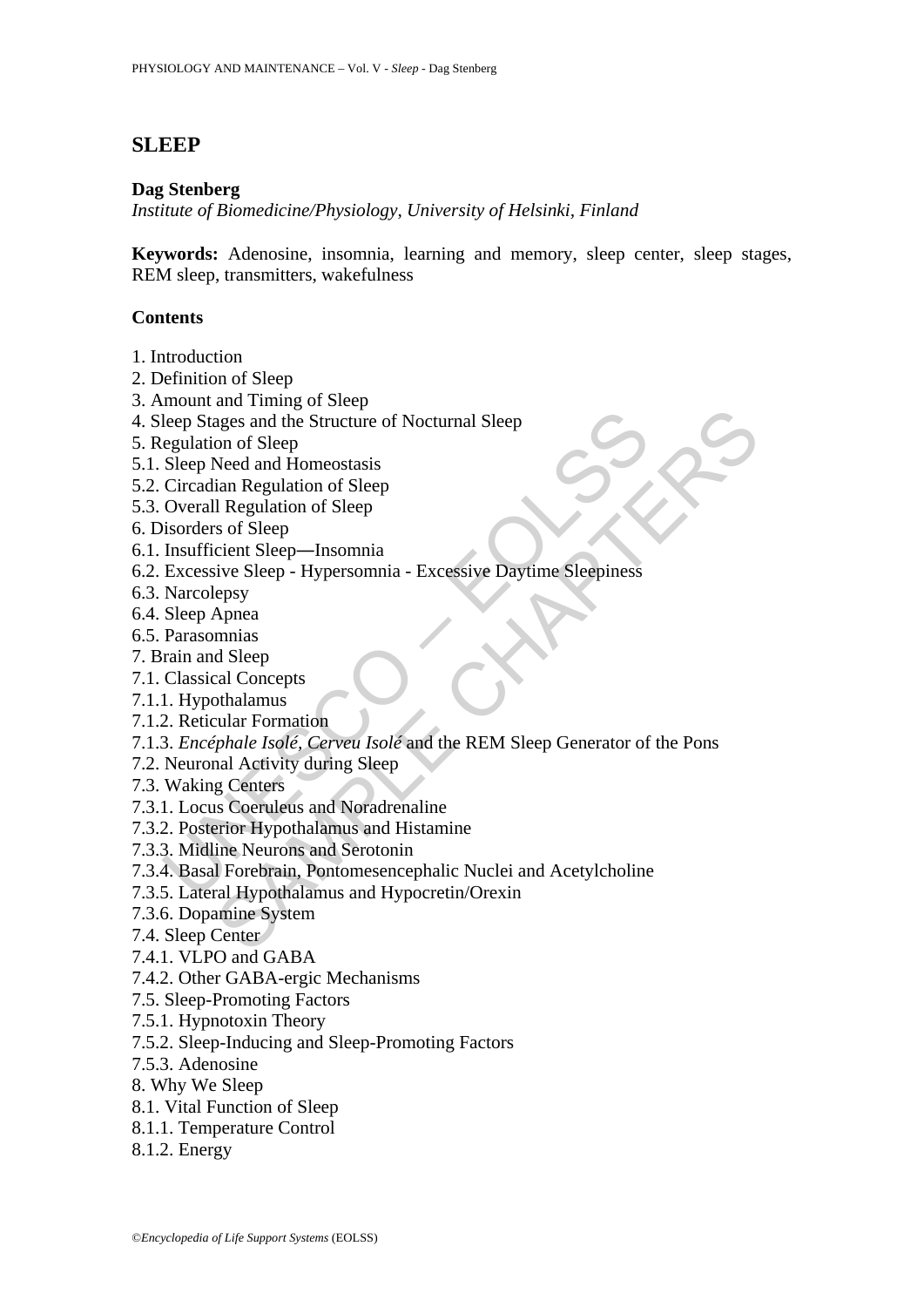8.1.3. Transmitter Depletion 8.1.4. Hypnotoxins 8.1.5. Synaptic Maintenance 8.2. Brain and Body Functions Improved by Sleep 8.2.1. Learning and Memory 8.2.2. Development and Plasticity Glossary Bibliography Biographical Sketch

#### **Summary**

 $\Gamma$  is divided into non-REM and REM sleep, which may serve cp structure and brain mechanisms are remarkably similar bies. Many features are also common to invertebrates. Sleep may uring light, and it is regulated partly wided into non-REM and REM sleep, which may serve different functiture and brain mechanisms are remarkably similar between vertet curre and brain mechanisms are remarkably similar between vertet and brain mechanisms are re All species sleep or have a recurring resting phase which resembles sleep. Mammalian sleep is divided into non-REM and REM sleep, which may serve different functions. Sleep structure and brain mechanisms are remarkably similar between vertebrate species. Many features are also common to invertebrates. Sleep may occur during dark or during light, and it is regulated partly by a circadian rhythm, partly according to need. In humans, the most common sleep disorders are insomnia and obstructive sleep apnea, but other common problems include narcolepsy and sleep disturbances called parasomnias. Brain research has revealed multiple waking regulatory centers, but only a few sleep-active areas in the brain.

The neurotransmitters noradrenaline, histamine, acetylcholine and serotonin, as well as the neuropeptide hypocretin/orexin, have important roles in waking, while gammaaminobutyric acid is involved in sleep promotion. The neuromodulator adenosine is a prominent homeostatic regulator of sleep, and may signal incipient energy depletion in a critical brain area, possibly involving nitric oxide. Other sleep-promoting substances in the brain comprise interleukin-1 and growth hormone-releasing hormone.

The ubiquity and homeostatic regulation of sleep indicate a vital significance, which may be related to brain energy balance and/or the maintenance of synaptic connections not normally used during waking. In addition, several additional brain and body functions may have been coupled to sleep and are normally favoured by or even dependent on sleep. Such functions include learning and memory, development and plasticity, and hormonal balance.

# **1. Introduction**

All living organisms show oscillation between rest and activity. In animals ranging from fruit flies to humans, phases of behavioral rest are characterized by heightened threshold to stimuli, indicating decreased or changed brain activity ("sleep"). The longer the preceding activity period has been, the longer and more intense is the following period of rest or sleep. If an animal is deprived of sleep for an extended period, there follows sickness and possibly death. This indicates a fundamental need for sleep in an individual. "Sleep" has been defined in birds and mammals by electrographic criteria, but these are not applicable to other species. Figure 1 depicts the main components of the human brain.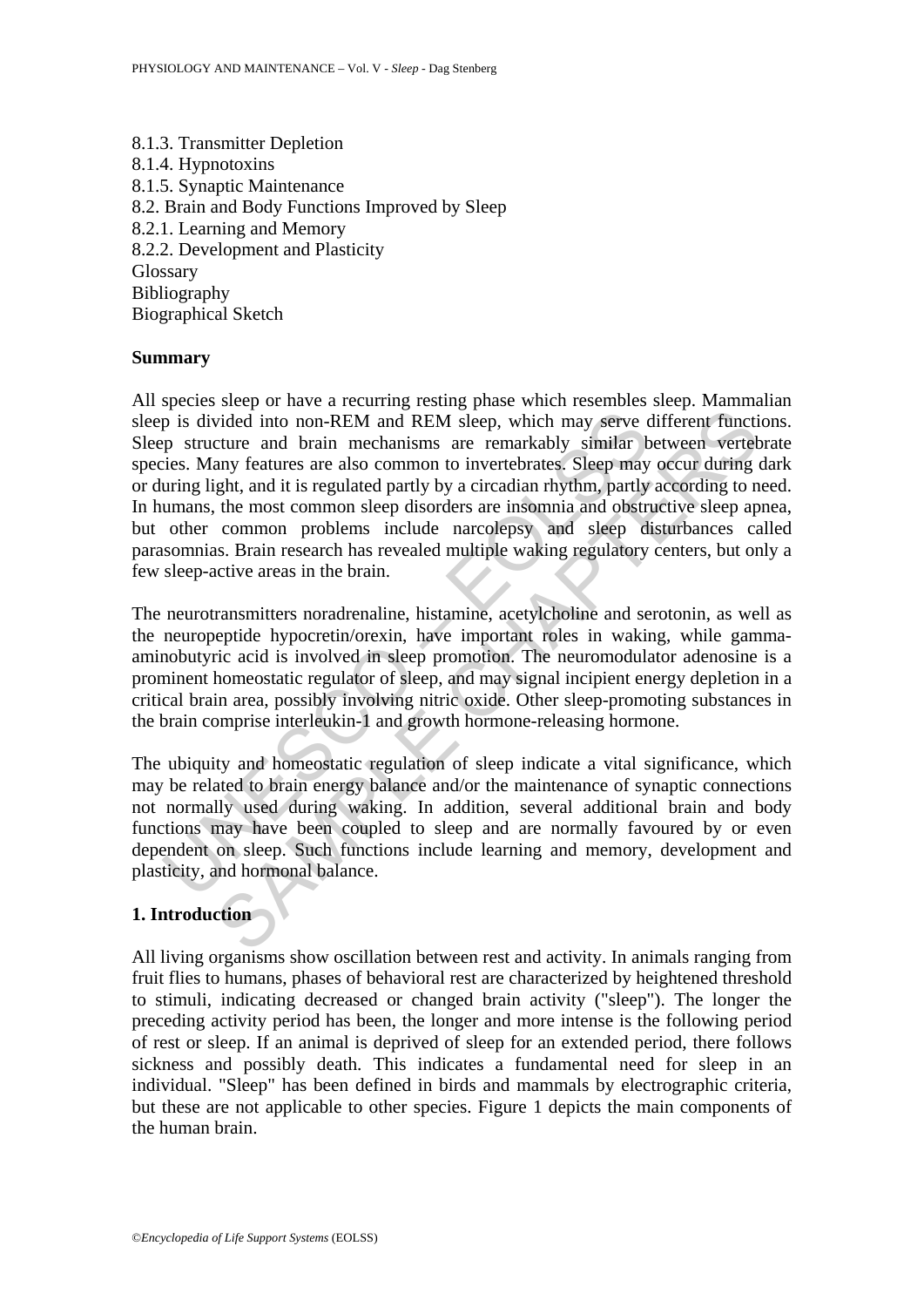

Figure 1. The human brain and its sizeable cerebrum and cerebellum as well as deeper structures thalamus, hypothalamus, mesencephalon, pons and medulla oblongata which continues as spinal cord. They all contribute to the regulation of all our activities.

Bird and mammalian sleep is divided into rapid-eye-movements (REM) sleep and non-REM sleep. This distinction is difficult in other species. Many neurochemical correlates of "sleep" are similar in different species, and this fundamental similarity between "sleep" in all studied species indicates a vital role for sleep.

# **2. Definition of Sleep**

Sleep is defined as a physiological (normal) state, in which 1) there is little spontaneous movement, 2) the transmission of sensory stimuli to the brain is diminished and the threshold for awakening increased, 3) the immediate awareness of the surroundings disappears and after awakening one usually does not know how long one has slept, 4) strong stimuli always wake up the individual, as opposed to narcosis or coma.

#### **3. Amount and Timing of Sleep**

Adult humans sleep an average of 8 hours per night, but there is considerable individual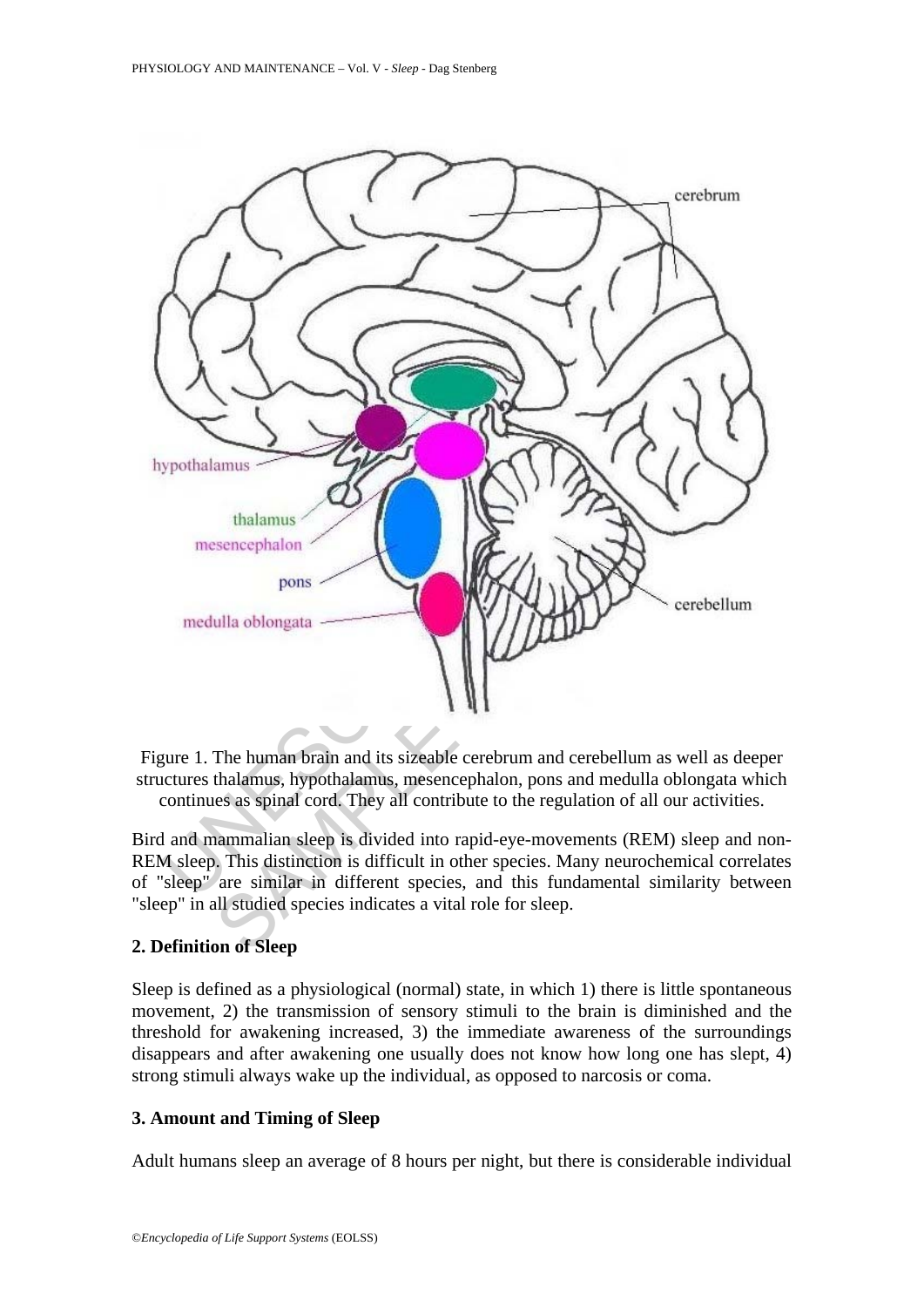variation, and average amounts between 4 and 11 hours are considered normal. Short sleepers have a greater proportion of deep sleep.

Newborn babies sleep up to 16 h a day, half of the sleep being REM sleep. The amount of sleep decreases during childhood. In mid-puberty the sleep need transiently increases, and the preferred time for sleep is delayed. Around 20 years of age, sleep amounts reach the stable adult level, and the preferred time usually advances. In adults, REM sleep occupies about 20 to 25% of sleep time. Aged people often sleep less during the night and take more naps, but the total sleep per 24 hours decreases little.

In the Western culture, adult humans have monophasic sleep (sleep once per 24 h), and sleep is during the dark period. Newborns have polyphasic sleep like most animals. During the first year the sleep phases merge and are shifted to night-time. Afternoon naps persist till school-age. In hot climates, afternoon naps are common in adults. In exceptional circumstances (like single-handed circumnavigation) adults adapt quite easily to a polyphasic sleep schedule.

The propensity for sleep varies with the time of day. When subjects were allowed 7 minutes of bed rest every 20 minutes, during which time they either attempted sleep or were told to resist sleep, their propensity to sleep increased abruptly some time before midnight (the "sleep gate"). Early in the evening their sleep propensity was actually decreased compared to the afternoon ("the forbidden zone for sleep"). This pattern was not influenced by whether they resisted or attempted sleep. It is apparent that the time of day has a strong influence on the timing of sleep.



#### **4. Sleep Stages and the Structure of Nocturnal Sleep**

Figure 2. The human EEG in different vigilance stages (wakefulness, REM sleep, nonREM sleep stages S1-S4). Courtesy of A.S. Urrila 2004.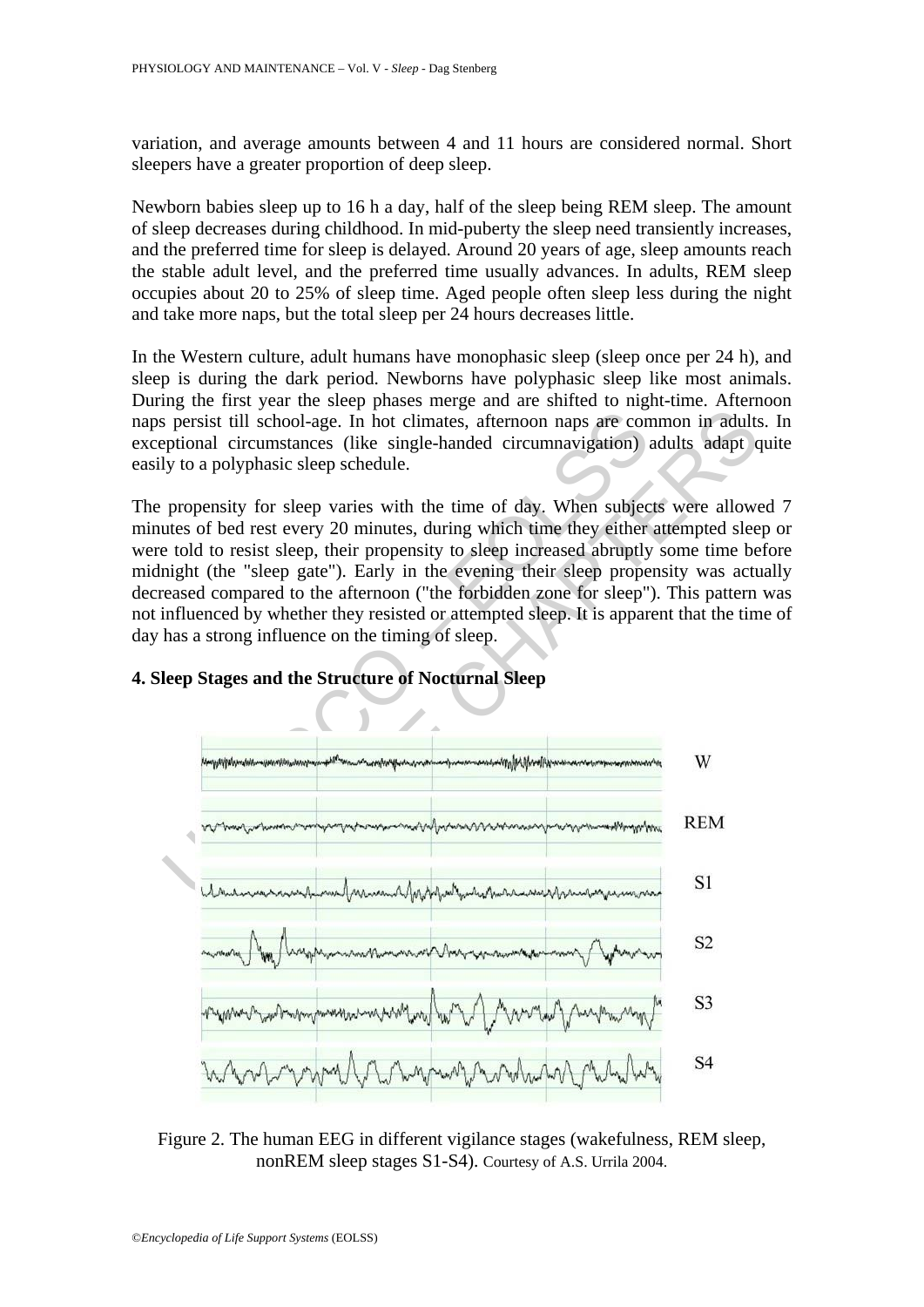Sleep can be divided into two different states, which alternate 3 to 5 times during the night: REM sleep and non-REM sleep. REM sleep is characterized by rapid eye movements, muscle twitches overriding otherwise quite relaxed muscles, and an electroencephalographic (EEG) (see Figure 2) record resembling wakefulness or drowsiness. About 85% of subjects awoken during REM sleep say they were dreaming, but only about half of our dreams occur during REM sleep. However, dreams seem to occupy less of the time spent in non-REM sleep.

During REM sleep, heart rate and blood pressure are very variable. The respiration is also irregular. In REM sleep, body temperature cannot be well regulated, and REM sleep is indeed impossible in a too warm or too cold surrounding. The brain temperature increases, and energy metabolism is intense in some brain areas.

FREM sleep is more restful: the parasympathetic nervous system<br>pathetic, body metabolism slows down, body and brain temp<br>pration is usually regular, and the reactivity of the organism to stiin<br>gymetabolism diminishes in se sleep is more restful: the parasympathetic nervous system dominates over, body metabolism slows down, body and brain temperatures decreates is usually regular, and the reactivity of the organism to stimuli is diminished ta Non-REM sleep is more restful: the parasympathetic nervous system dominates over the sympathetic, body metabolism slows down, body and brain temperatures decrease, respiration is usually regular, and the reactivity of the organism to stimuli is diminished. Energy metabolism diminishes in several brain areas, including the frontal lobe. Based on brain electrical activity and arousability, the non-REM sleep state is subdivided into stages 1 to 4. Stages 3 and 4 are called slow-wave sleep (SWS) because of the large, slow delta waves in the electroencephalogram.

During a normal night's sleep of 8 hours, about two hours are REM sleep and two hours SWS, while the rest is mainly non-REM stage 2. The method with which the sleep stages can be measured is called polysomnography. Non-REM sleep and REM sleep alternate with a 1.5 hour cycle. During the first half of the night, non-REM episodes are longer and most if it is SWS, but towards morning, REM sleep episodes get longer and longer, while non-REM sleep episodes consist mostly of stage 2 sleep. Short sleepers have a smaller proportion of stage 2 sleep.

# **5. Regulation of Sleep**

#### **5.1. Sleep Need and Homeostasis**

Sleeping less than one's individual preference leads to sleep debt, and when one is again allowed the opportunity to sleep, there is a sleep rebound, where part of the lost sleep is regained. These facts indicate a fundamental role for sleep. Indeed, sleep debt is accumulated if we habitually sleep less than we should, for example during a working week, and we have to regain some of the debt during the weekend. Sleep debt is not only accumulated day by day, it is also stored in the brain, probably as a chemical signal, and sleep debt can be paid off only by sleeping. Current knowledge about the mechanisms of sleep debt is reviewed later in this chapter.

Sleep debt leads to tiredness, to decreased attention, and increased tendency to fall asleep. It also affects reaction times, impairs short-term or working memory and concentration ability. In addition to working memory problems, sleep loss also impairs problem-solving ability and creative thinking. The formation of memory traces is benefited by sleep after a learning task, and study results are impaired if sleep does not follow the task. Logical reasoning and performance in routine tasks are less affected,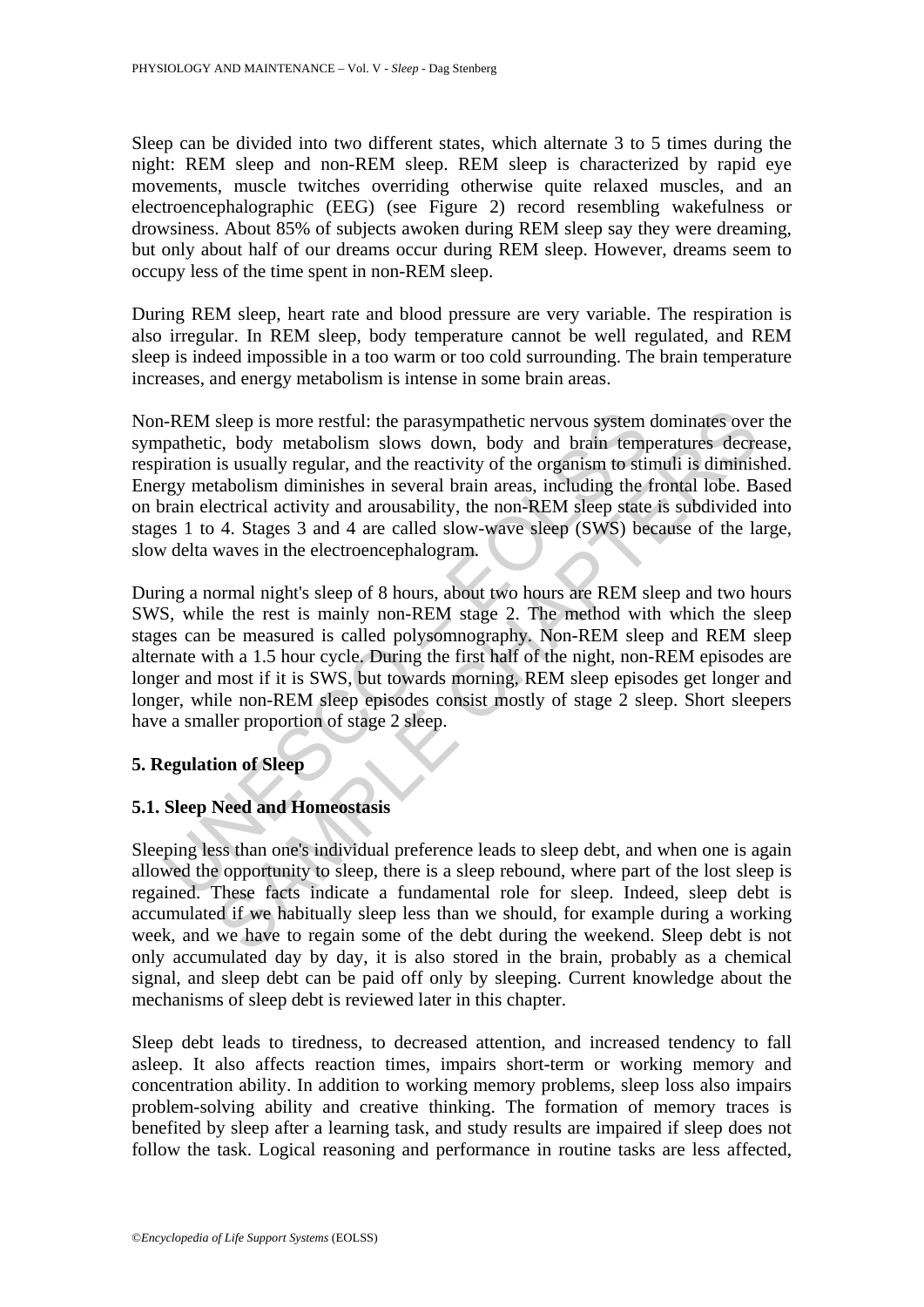but it is increasingly difficult to stay alert. The effect of one night's total sleep loss on the brain has been found to be similar to the effect of a blood alcohol level of 0.1% (one per thousand). Reducing sleep by 3 hours for a week (chronic partial sleep loss) produces the same effect, and takes several days of normal sleep to get rid of. Deprivation of REM sleep only has much less effects.

It was thought that the body did not suffer from sleep debt as much as the brain, but recent research provides opposite evidence. Sleep loss increases the secretion of cortisol, epinephrine and other stress hormones, and cortisol further impairs long-term memory. Sleep loss decreases glucose transport to tissues by decreasing the effects of insulin, and creates a metabolic syndrome resembling type 2 diabetes. Evidence from research on humans indicates that chronic sleep loss is a major risk factor for the development of type 2 diabetes and obesity. In experimental animals that have been deprived of sleep for several weeks, stress-produced symptoms like ulcers and skin lesions occur, and they eventually die. There is no evidence that humans can die of sleep loss, nor is it yet sure that it can cause permanent structural damage to the brain.

Rebound sleep after sleep deprivation contains more SWS than sleep normally, and after total sleep deprivation, SWS is preferred to REM sleep. Also during a normal night's sleep, non-REM sleep dominates during the first half of the night. This is part of the evidence that SWS is more important for normal function than REM sleep or stage 2 sleep. However, REM sleep apparently has an important role in the formation of longterm memory traces, and stage 2 sleep is important for learning a task involving motor coordination.

rived of sleep for several weeks, stress-produced symptoms lib<br>ms occur, and they eventually die. There is no evidence that h<br>ploss, nor is it yet sure that it can cause permanent structural dam<br>ound sleep defer sleep depr The state of search and the working population and school and the history of the search of the search of the search of the search of the search of the search of the state of the state of the state of the state of the state During the 1990s, sleep habits changed radically in the Western world. Surveys in many countries show that habitual nocturnal sleep has been reduced by 0.5 to 1 hour during the week in both the working population and school-children. Bed times have become several hours later, and consequently the percentage of adults and children complaining of morning tiredness has increased dramatically. As sleep debt leads to decreased performance at work and in school, and as the impaired attention and tendency to fall asleep are recognized hazards in traffic and industry, this reduction in habitual sleep time is a major problem for modern society, of a kind unparalleled in the history of man. When the metabolic syndrome and related diseases are also considered, it is apparent that sleep loss and delayed sleep habits constitute a dangerous epidemic of our time. Because this development is comparatively recent, its full impact has not yet been realized.

#### **5.2. Circadian Regulation of Sleep**

While the needs of the brain and body specify the amount of sleep we need, the cycle of daylight and darkness determines the optimal time for sleep. Man is diurnal, and tends to sleep during the dark phase. Mammals have an internal clock mechanism in the brain, situated in the "suprachiasmatic nuclei", SCN. Here an internal rhythm close to 24 hours ("circadian") is maintained through the interplay of several genes and their protein products. The SCN then signals to other parts of the brain and to the body, synchronizing their function to the internal rhythm. We function best when our various body functions are properly synchronized.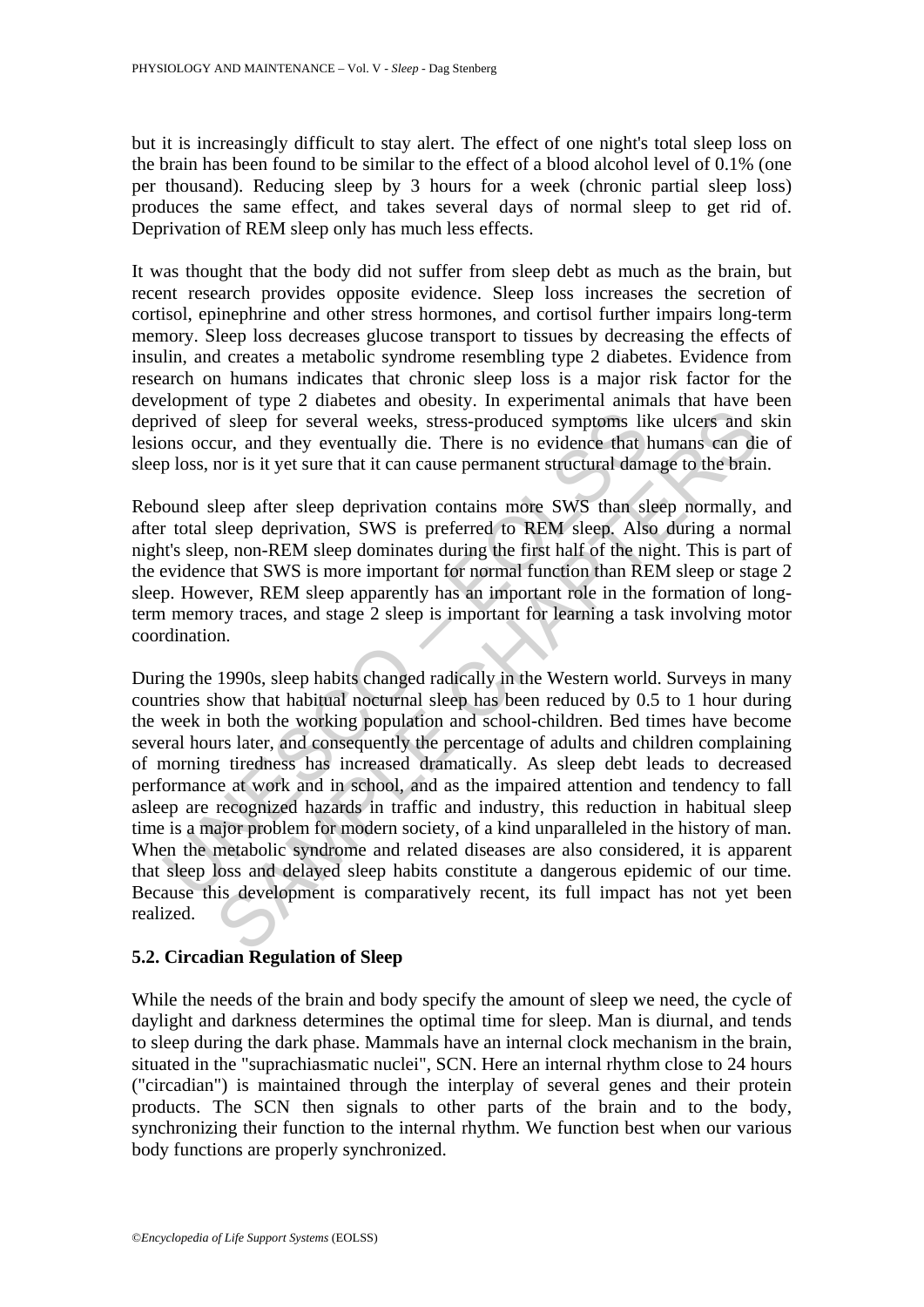The internal circadian rhythm is not accurately 24 hours, but it has to be synchronized from the environment. Otherwise the clock will "free-run", i.e. be out of synchrony with the diurnal alternation between light and dark. This is accomplished by light, acting in the eye on retinal cells containing "melanopsin". These cells send synchronizing signals to the SCN, but the SCN is responsive only during certain times of the day. In the early evening, light delays the internal clock, and in the early morning it advances it. During most of the day, however, the SCN is not responsive to signals from the eye. Thus a person who has come into late habits can only be brought back to normal by light in the late night or morning, whereas staying up late in the evening delays him still further.

The internal rhythm can usually only be shifted by 1 to 2 hours on any one day. If one changes surroundings and needs to adjust more than that, as when flying through several time zones, it takes several days to adjust. It is also normally easier to delay than to advance the internal clock.

ance the internal clock.<br>
atonin is a hormone secreted into the blood by the pineal gland<br>
dank phase, usually between going to sleep and some hours la<br>
atonin secretion is influenced by the timing of dawn and dus<br>
als als is a hormone secreted into the blood by the pineal gland in the brain duals<br>is a hormone secreted into the blood by the pineal gland in the brain duals<br>a.e., usually between going to sleep and some hours later. The timin,<br> Melatonin is a hormone secreted into the blood by the pineal gland in the brain during the dark phase, usually between going to sleep and some hours later. The timing of melatonin secretion is influenced by the timing of dawn and dusk. The SCN send signals to the pineal gland, synchronizing melatonin secretion to the dark. Nocturnal exposure to light promptly inhibits the melatonin secretion, but it returns when the light is turned off. Melatonin can also influence the internal clock in the SCN, being more efficient in advancing the clock than light is. A melatonin pill about six hours before the internal secretion will advance the internal clock by half an hour. Melatonin pills can also synchronize the internal clock of blind people.

# **5.3. Overall Regulation of Sleep**

Sleep amounts and sleep timing result from the interplay of these two regulating factors: the sleep debt accumulating during wakefulness, and the time of day, signalled by the arrival of light in the morning. A third factor is called "sleep inertia", and it means that after a bout of sleep, our performance may be impaired for a while. Thus after a nap we may be especially sleepy and perform badly, but the nap still may lead to improved performance half an hour later, because some sleep debt has been paid off. The mechanism for sleep inertia is unknown.

# **6. Disorders of Sleep**

#### **6.1. Insufficient Sleep―Insomnia**

Insomnia is common**―**more than half of the Western population suffer from it at some time during their life, and 10 to 15% regularly. Most often the reason is not organic. Excitement late in the evening, stress, having care of small children, environmental noise, heat or cold, or an uncomfortable bed are common reasons for temporary insomnia. Anxiety about having to wake up abruptly also contributes. Pain and some diseases also lead to insomnia. Ringing of the ears (tinnitus) can effectively disturb falling to sleep. Chronic insomnia can be a reinforced habit**―**any reason causing temporary sleep loss can increase the anxiety of sleep loss and thus prevent going to sleep. People suffering from major depression more often wake up early and cannot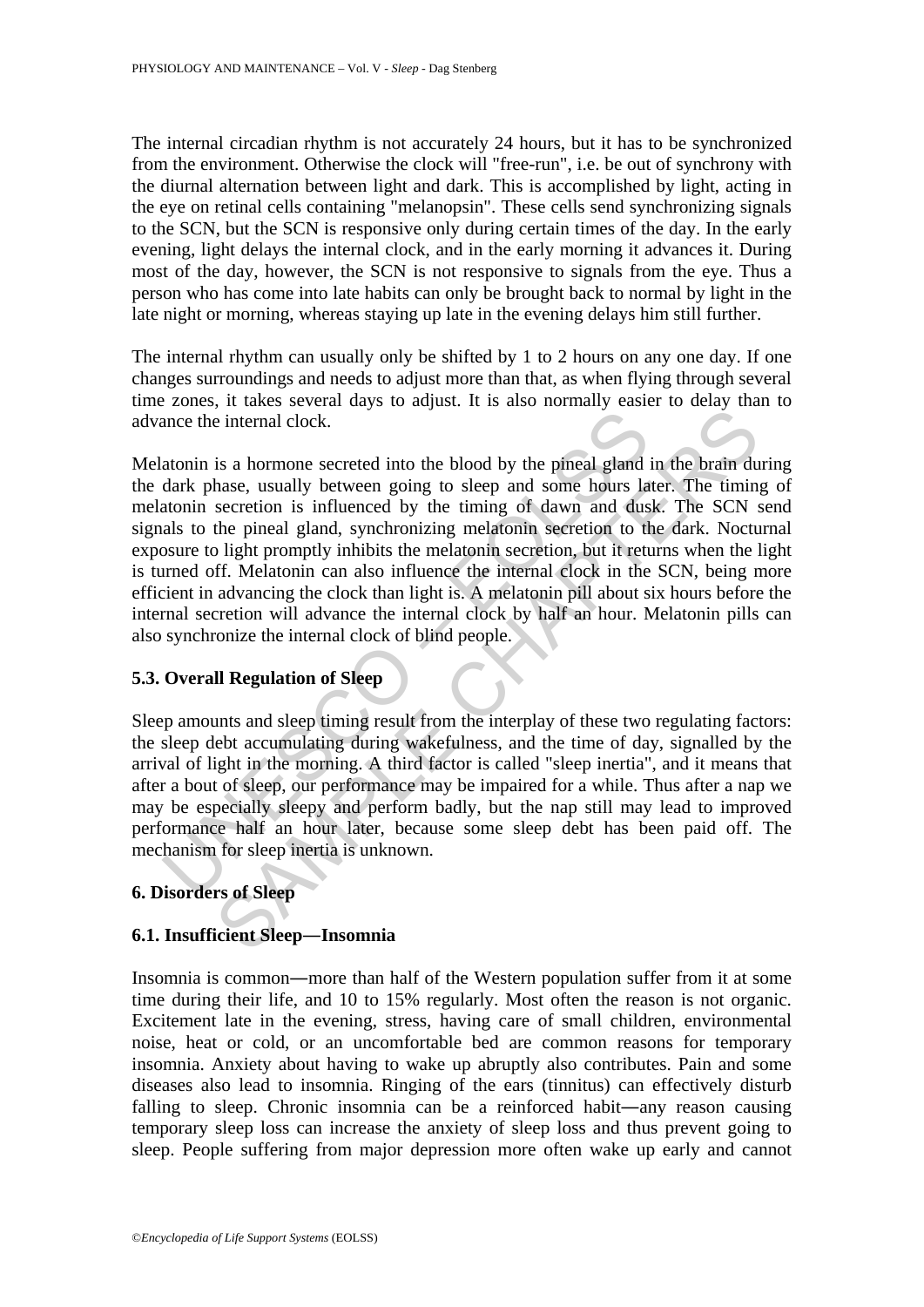sleep again, but this type of insomnia also occurs in psychic stress.

Whereas drugs can sometimes be the solution in temporary insomnia, they tend to lose their effect and are no remedy for chronic insomnia. In the latter case, analyzing the basic problem and directing therapy towards dissolving the reinforcing mechanism is indicated. Everybody profits from sound bed-time habits. These include not going to bed too late, avoiding excitement or work late in the evening, trying to relax during the last hour of wakefulness, a quiet, dark, and temperated bed-room, and a comfortable bed.

#### **6.2. Excessive Sleep - Hypersomnia - Excessive Daytime Sleepiness**

True hypersomnia**―**excessive sleep**―**is rare. Excessive sleep is usually due to some other disease. Excessive daytime sleepiness (EDS) is becoming more and more common. It can be the result of insufficient sleep, due to, for example, sleep apnea, fragmented sleep, organic disease, treatment with drugs or the abuse of drugs or alcohol. The reason for EDS should be investigated since it is not only a subjective nuisance, but also a hazard in many occupations.

#### **6.3. Narcolepsy**

Transferred Scheme Scheme Scheme Scheme Scheme Scheme Scheme Scheme Scheme Scheme Scheme Scheme Scheme Scheme The above the above the above the above the above the above the above the above the above the above the above of sase. Excessive daytime sleepiness (EDS) is becoming more and it can be the result of insufficient sleep, due to, for example, sleep ap sleep, organic disease, treatment with drugs or the abuse of drugs or alcele, organic About one in 2000 of the population suffers from narcolepsy. This syndrome is composed of fragmented and shallow night-time sleep, daytime sleepiness with sudden sleep attacks, REM sleep bouts soon after going to sleep, day-time attacks of muscle paralysis, called cataplectic attacks, and occasionally dream-like hallucinations. Not all of the symptoms have to occur. Narcolepsy usually starts before middle age, but all symptoms need not be present from the beginning. The tendency is genetically linked. In narcoleptic animals and humans, a major deficiency has been found in the hypocretin/orexin system (see later in this chapter). Various drug treatments have been proposed to alleviate the symptoms, whereas the basic deficiency still defies therapy.



#### **Bibliography**

- - -

Berridge C.W. and Waterhouse B.D. (2003). The locus coeruleus-noradrenergic system: modulation of behavioral state and state-dependent cognitive processes. *Brain Research Reviews* 42(1), 33-84. [A review of the state of art of knowledge about the noradrenergic activating system]

Cirelli C., Gutierrez C.M. and Tononi G. (2004). Extensive and divergent effects of sleep and wakefulness on brain gene expression. *Neuron* 41(1), 35-43. [The most recent review of gene function in relation to sleep]

Kilduff T.S. and Peyron C. (2000). The hypocretin/orexin ligand receptor system: implications for sleep and sleep disorders. *Trends in Neurosciences* 23(8), 359-365. [What hypocretin/orexin has to do with